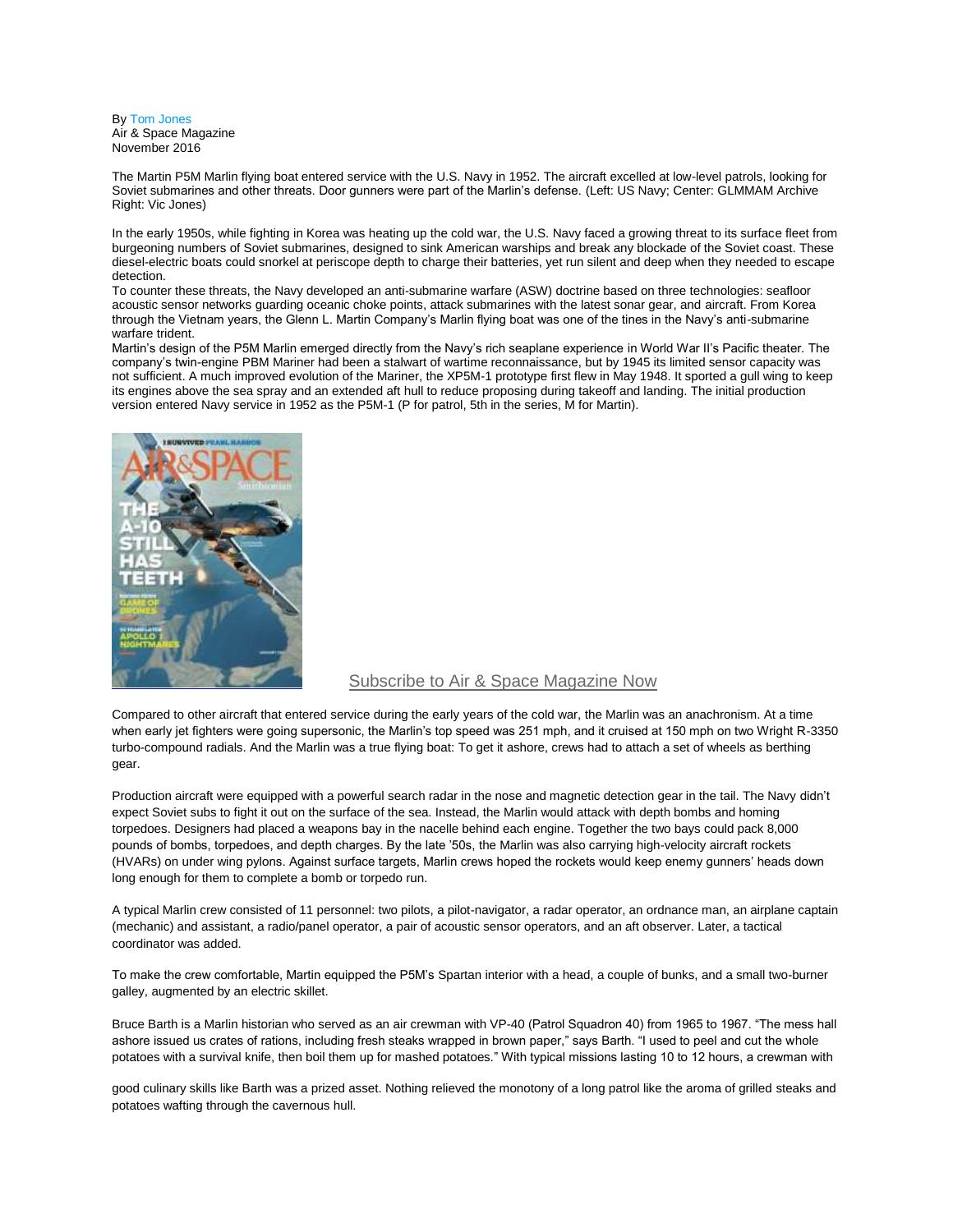To accommodate a crew of that size, the Marlin had to be large. The Marlin was so big, in fact, that a fully loaded aircraft—weighing nearly 77,000 pounds—couldn't take off in gusty conditions without the added thrust from a pair of JATO (jet-assisted takeoff) bottles mounted on each side of the hull. With the Marlin's twin radial engines at full power, the patrol plane commander, or PPC, would squeeze a button on the control yoke in order to trigger the JATO rockets.

Victor A. Jones, a third pilot on a VP-50 Marlin crew, told Barth about once getting the unexpected opportunity to make a JATO takeoff. "We lined up with the sea lane," said Jones. "I missed a garbled radio transmission, depressed what I took to be the ICS [intercom] button on the yoke, and asked, 'Are we cleared for takeoff?' At that very moment, I heard a deep loud rumble from back aft. We were moving, and the [commander] shoved up the power on the engines. We were soon on the step, and upon reaching takeoff airspeed, lifted off, made our turnout, and jettisoned the JATO bottles. After everything was squared away, takeoff checks complete, the PPC turned to me and inquired, 'Is there something about JATO you don't understand?' "



Britaghedeckpusthuliwes.pro.ed6a.sfolthas.fhigarompa.qupscal/stipg/4e/91/4e91c179-b93f-4dd6-a08b-b782b61fc91b/04e\_dj2017\_13p5m-

En route to their patrol areas, crews gave the Marlin's sensor gear a rigorous checkout. Stewart Morton, a retired Navy commander, recalls that arriving on station, his crew would patrol a box above the shipping lanes, sweeping it with radar from about 2,000 feet. "Once we had a target, we'd descend to 500 feet and make two passes, one from stern to bow, and another [at right angles] across his track to make an ID." The process of noting the ship's masts and antennas for positive identification is termed "rigging" the vessel, and crews took pride in getting in close for a good look and snapping furiously away with a suite of cameras, some gyrostabilized. Soon a report would be on its way to fleet intelligence with the vessel's identity and nationality, as well as its deck cargo, course, and speed.

Mastering the Marlin was a satisfying challenge for its pilots, says Rick Davis, a VP-47 patrol plane commander in the early 1960s. "The Marlin was a stable, well-behaved aircraft," he says. "It drove like a truck, but it was easy to fly and wouldn't surprise you when you rolled it up in a 45-degree bank, circling 300 feet over a submerged sub." Stew Morton adds that it "was a typical Martin airplane, very steady and predictable. Trimmed up, you could fly it with a finger."

Davis says those traits were important because much of the Marlin's work was done at low altitude, at night, and in bad weather. In the North Pacific, off Japan and Korea, Marlin crews were often faced with low ceilings, snow squalls, and icing. "The Marlin had anti-icing gear, but it was vulnerable in heavy icing," says Ron Narmi, a retired rear admiral and VP-47 Marlin pilot. "Patrol missions in winter weather always caused me to fret."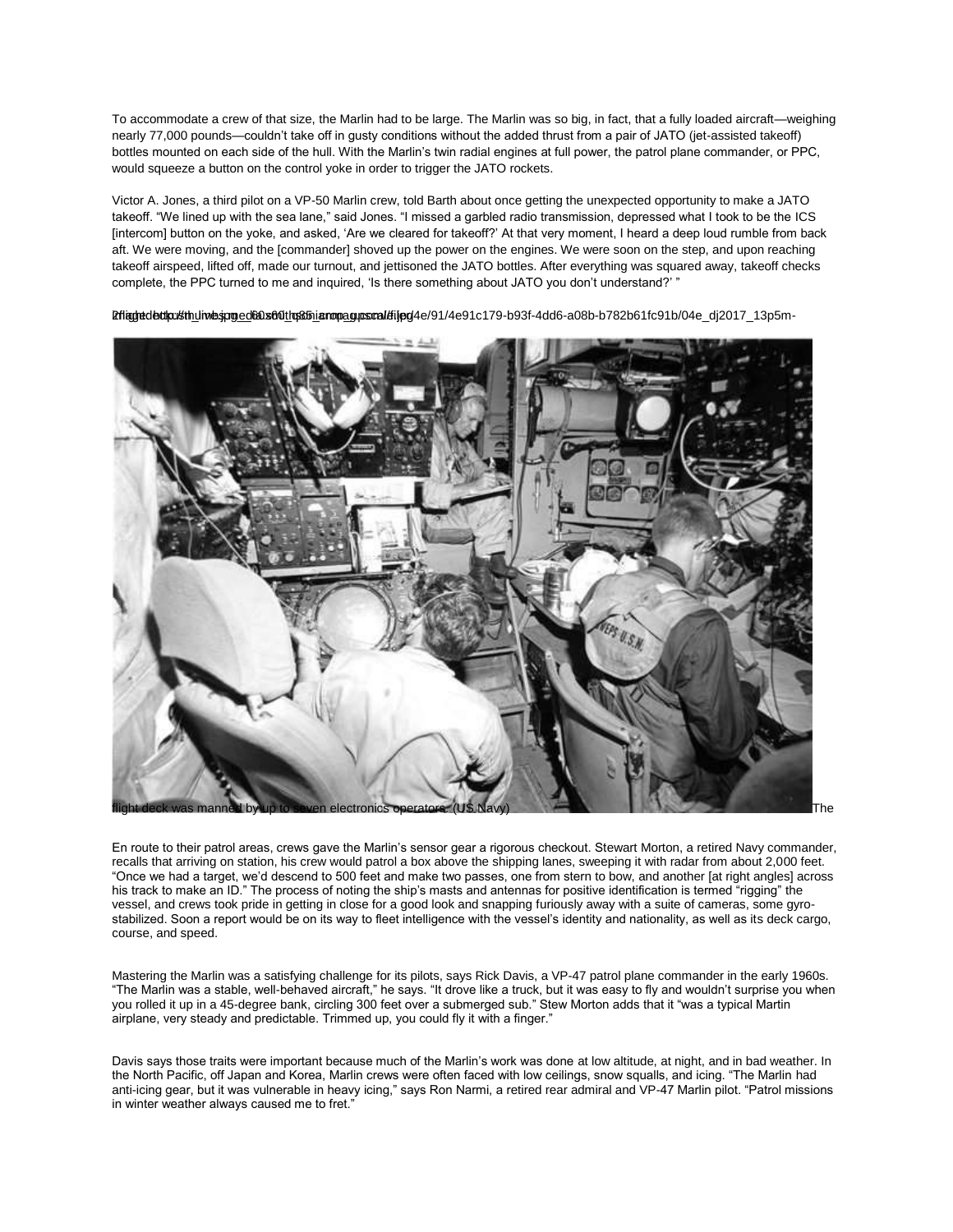Rick Davis was a patrol plane commander. (Courtesy Rick Davis) Losing an engine on the big flying boat required immediate action: Add power, control the yaw with rudder, feather the dead prop, and descend while dumping fuel and any expendable equipment. Davis recalls that during a 1960 deployment to Iwakuni, Japan, VP-47 suffered a spate of engine failures. "It turned out the Navy's west coast overhaul facility was installing the wrong size piston rings," he says. Fortunately, the Marlin could fly on one engine: Many a crew managed to limp hundreds of miles back to base with only one prop turning.

Once home, the flying boats excelled at settling in at the seadrome. "At night, we'd set up for a 90-knot, 300-foot-per-minute descent to the touchdown zone," says Rick Davis. "If there were no lighted buoys marking the sea lane, you just kept stabilized in the descent and flew the plane into the water—no flare." Taxiing to the mooring buoy was done with differential power, reversible propellers, and underwater hydroflaps—water brakes that extended from the aft hull and were controlled via the rudder pedals.

In 1967, retired Vice Admiral Norm Ray of VP-50 was at the controls for a night check ride off Coronado Island, California. Sitting in the right seat, Ray lined up for an instrument landing: He held an approach heading and eased the ship down at about 200 feet per minute. His instructor pilot, looking ahead at the lighted buoys marking the sea lane, called out the diminishing radar altitude: "You're fine, keep it coming." But as the Marlin splashed down, it struck an unlighted buoy. The impact tore open two of the hull's three watertight compartments. With the sea rushing in, Ray drove the Marlin up on an empty beach. "It caused quite a stir," he says. "We even made the evening news."

Martin introduced the improved P5M-2 in April 1954. Among its advantages were a larger fuel capacity, more powerful Wright R-3350 engines, and a distinctive T-tail, which kept the horizontal stabilizers high above the salty prop blast and ocean waves during takeoff. A forward hull facelift and repositioned nose chine helped keep sea spray from the engines. Altogether, Martin delivered 238 Marlins, the last in December 1960.

P5M-2s were equipped with the latest electronics for wartime anti-sub work. The improved AN/APS-80 radar could detect the snorkel of a Soviet sub from 10 miles out, and one sensor could detect fumes from the boat's diesel exhaust.

Once the radar found a submarine, the Marlin crew dropped sonobuoys to home in on its submerged quarry. JEZEBEL buoys listened passively for submarine propeller and hull noises, radioing data back to the Marlin's sensor operators. The complementary JULIE system set off small explosive charges to echo-range a sub's position. (JULIE was named after a Philadelphia exotic dancer who had impressed off-duty Navy officials during a mid-1950s visit to the nearby Johnsville Naval



Ron Narmi, who flew the Marlin from 1957 to 1962, says his crew would tackle a sub by "dropping sonobuoys to get his course and speed, and you might even drop a 'fence' of them in front of him to fix his position as he passed through." Closing in, "we'd get more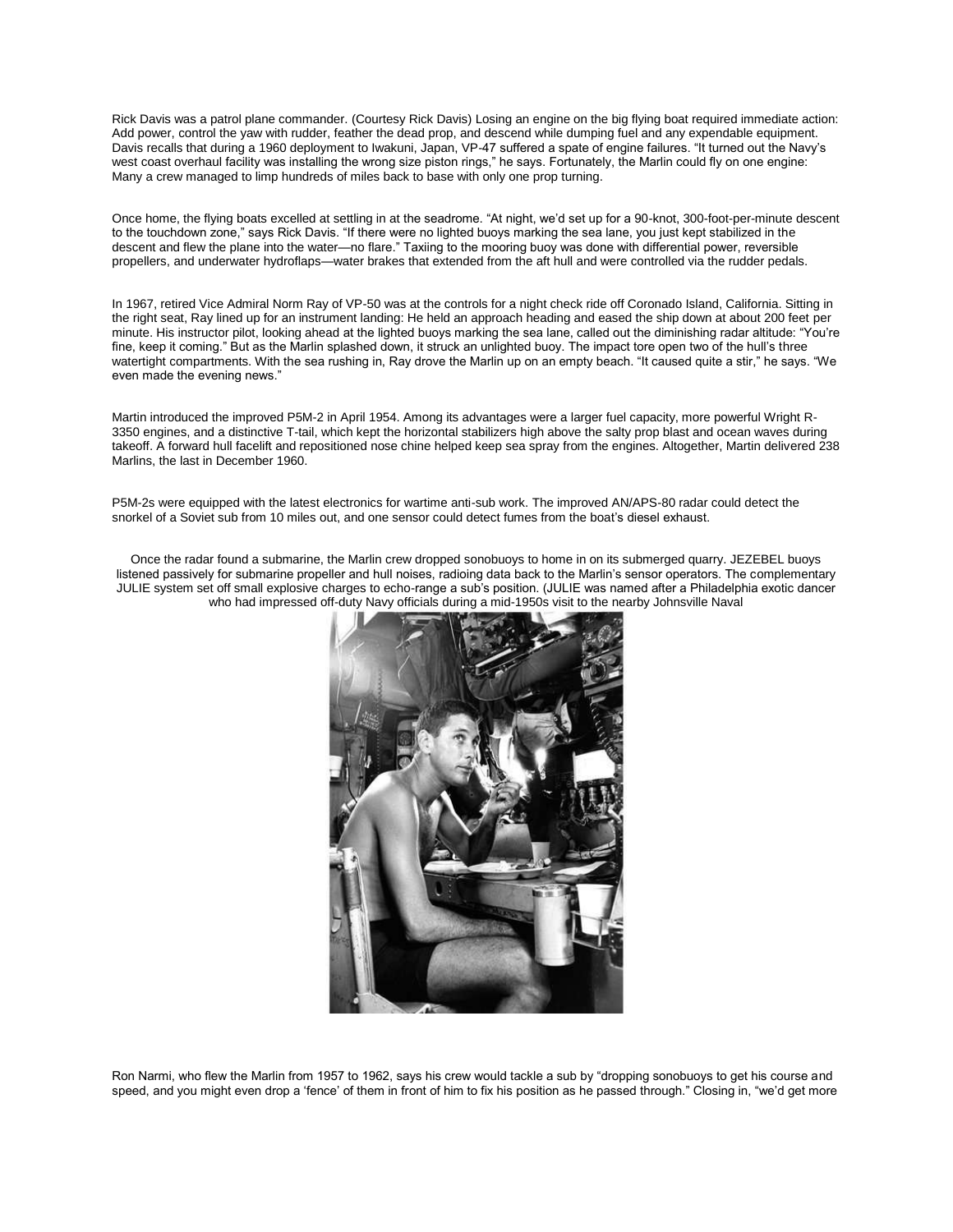localization by flying cloverleaf patterns over him, sometimes down to two or three hundred feet, at up to 45 degrees of bank with 140 knots."

At this point, the crew employed a magnetic anomaly detector (MAD) sensor, a spike-like magnetometer projecting behind the Marlin's tail. The MAD sensed disturbances in the local magnetic field caused by the submarine's metal hull. "You tried to drop on a MAD contact, which was your most accurate location, because the Mark 54 depth charge had a lethal kill radius of only about 75 feet," says Narmi. The Marlin's best weapon was a homing torpedo, which could lock on if dropped within 500 yards of a sub. In the event of war, Marlin crews were authorized to kill any submarine their sensors identified as hostile.

While crews honed their anti-submarine warfare skills in training exercises against U.S. submarines, rarely did a crew on patrol pick up a Soviet sub. Instead, the Navy's 10 Marlin squadrons spent most of their time on sea surveillance. They shadowed Soviet freighters during the Cuban Missile Crisis, and patrolled for communist ship traffic around the globe.

Beginning in 1964, Marlin crews picked up the pace of these missions off the coast of South Vietnam. To stop the shipborne flow of arms and ammunition to Viet Cong forces ashore, the Navy implemented Operation Market Time, an air-and-sea blockade. For three years, Marlin crews were a key element of the campaign.

From their base at Naval Station Sangley Point in the Philippines, crews flew the two-hour passage to their assigned station, ran an eight-hour patrol off Vietnam, then returned to base. To shorten transit and response times, the Navy deployed seaplane tenders to Cam Ranh Bay, which could support up to six Marlins at a time. The tenders took care of maintenance, fueling, and arming the Marlins, as well as quartering the crews.

Says Bruce Barth: "We'd pull buoy watch for our plane while moored—three or four enlisted men and one flight officer aboard for a six- to eight-hour shift. One would keep watch from the wing, looking out for enemy swimmers in the water." Other crewmen would sack out in lashed-down sleeping bags atop their Marlin's wing. "We caught some gorgeous sunsets up there," says Barth. "But some nights, a Navy launch crew would cruise the anchorage, tossing concussion grenades in the water at random to deter swimmers. We didn't get much sleep on those watches."

Marlins pulled radar-picket duty over the fleet in the Gulf of Tonkin, and swept the sea lanes off the coast for interlopers. "We covered tracks off the coast from north of Hainan Island all the way down to Da Nang," says Barth. "We had a bird in the air over these areas 24 hours a day, seven days a week." Finding a suspicious target, the Marlin crew would descend to rig the ship and, if necessary, call in air or surface assets to stop an enemy vessel.

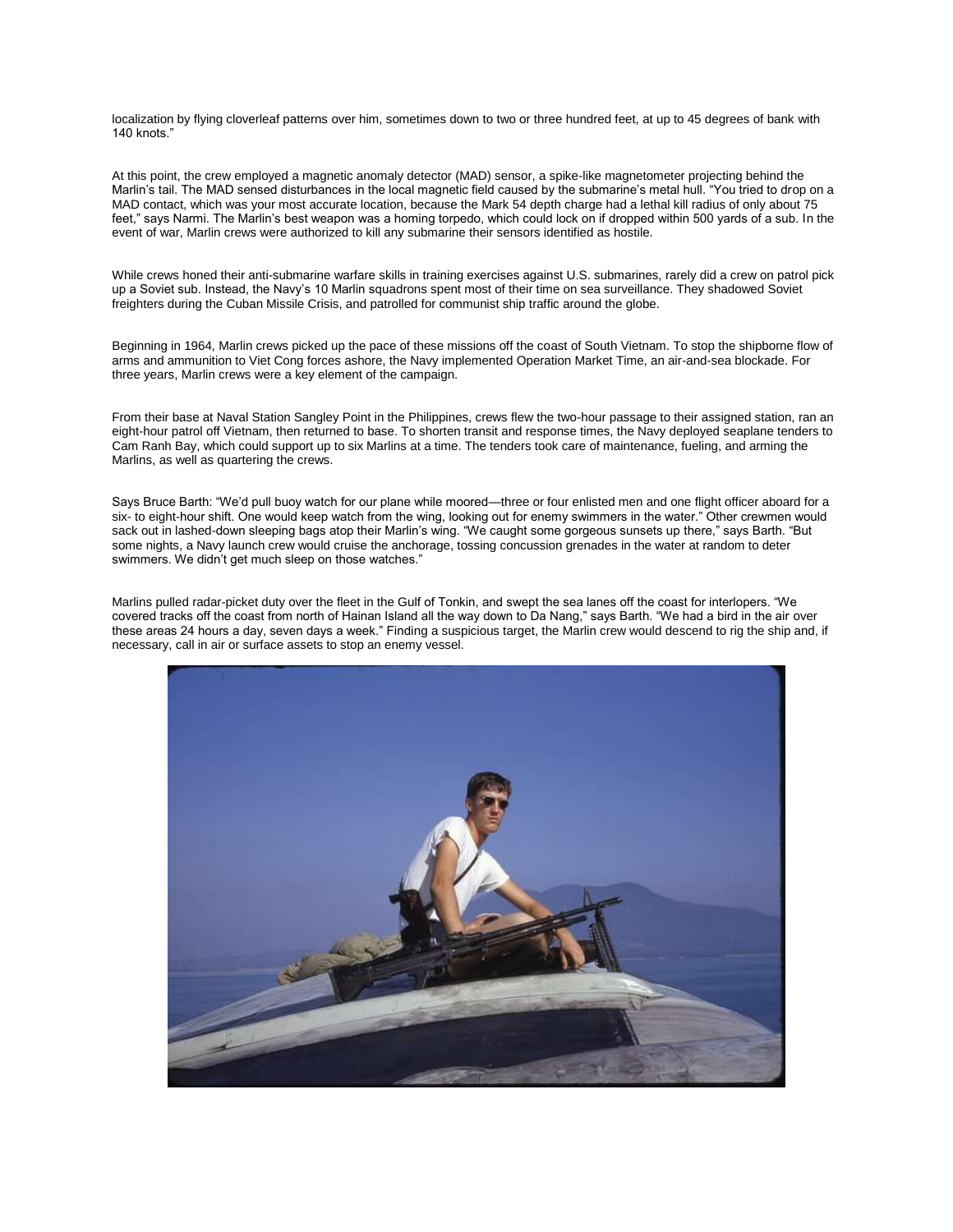Though Marlins flew on well beyond their expected service life, they couldn't compete with the Navy's land-based patrol aircraft: Lockheed's P2V Neptunes and P-3 Orions were faster, could range farther, and could carry more payload. Orions were also cheaper to operate. Stan Piet, author and archivist at the Glenn L. Martin Maryland Aviation Museum, says that after World War II, the Navy had plenty of bases and runways around the globe, and sea-based aircraft offered few advantages. "That's what put the seaplanes out of business," he says. "Land-based patrol aircraft had lower operations costs and didn't face the corrosion and maintenance issues involved with sea basing. I'm surprised the Marlin lasted as long as it did."

By mid-1967, Orions had supplanted the flying boat squadrons off the coast of Vietnam. Many P5M pilots moved on to Orions or other billets with few regrets, but most would agree with Stew Morton, who says: "It wasn't a glorious airplane. It was kind of silent, doing its work over thousands and thousands of hours. It had a phenomenally good accident record. The *esprit de corps* of the men—the camaraderie that came from doing the job—was always good. I was proud of my time in the Marlin. It was a little sad to see it retire, but I knew it had to go."

When VP-40 rotated back to San Diego that summer, most of the Navy's Marlins had already been taken to the boneyard. But on November 6, 1967, the last qualified Marlin crew took its P5M-2 (re-designated an SP-5B) up for one final pass, thundering past Naval Air Station North Island in a salute to a line of Navy flying boat crews stretching back 57 years. When its sleek hull at last sliced into the waters of San Diego Bay, the era of the naval seaplane was over. That lone surviving aircraft, Bureau Number 135533, is on exhibit at the National Naval Aviation Museum in Pensacola, Florida.

For the Complete Story and details Click on link Below (Enjoy from the MMA group

[http://www.airspacemag.com/mil itary-aviation/cold-war-marlin -pilots-180960970/](http://www.airspacemag.com/military-aviation/cold-war-marlin-pilots-180960970/)